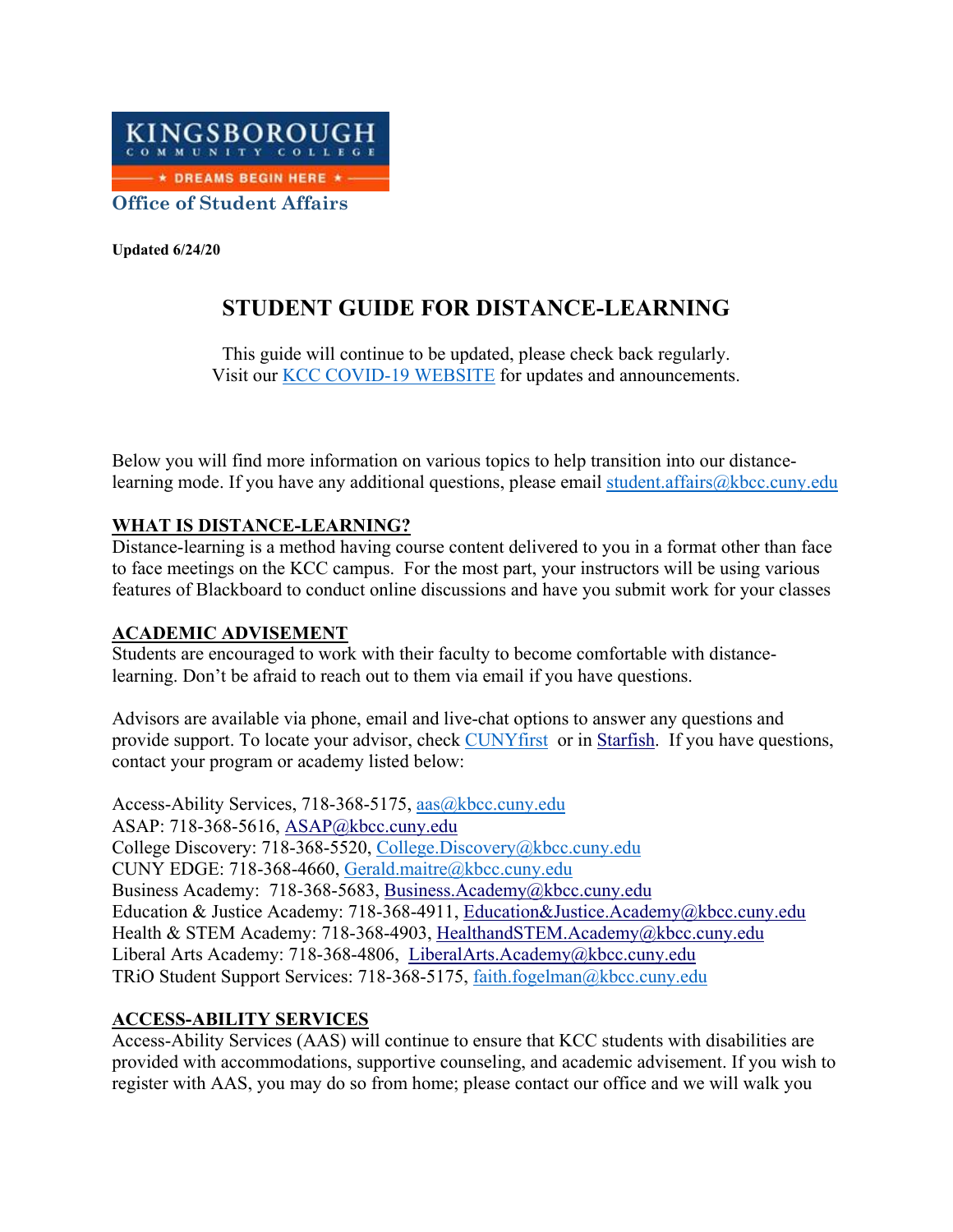through the process. You may call 718-368-5175 or email aas  $@k$  bcc.cuny.edu for more information.

### **ATHLETICS**

The spring 2020 athletic season has been suspended by both the CUNY Athletic Conference and NJCAA. Student-athletes can continue to work with their coaches and athletic department for any questions or concerns they may have. For questions please email Damani Thomas, Athletic Director-Damani.Thomas@kbcc.cuny.edu

#### **BLACKBOARD**

BLACKBOARD will be used to deliver course content and to interact with your faculty. BLACKBOARD is available through CUNY.EDU or download the BLACKBOARD App.

For more information on using BLACKBOARD, visit the links below:

- How to login to BLACKBOARD [\(VIDEO\)](https://beta.mailbutler.io/tracking/hit/2e66ec91-db0e-4861-b0a6-69339e1b668f/71ad5522-6bd2-4597-957e-c21609fbc623) [\(PDF\)](https://beta.mailbutler.io/tracking/hit/2e66ec91-db0e-4861-b0a6-69339e1b668f/28467635-00f1-4478-9603-974ef4b3b893)
- How to use the BLACKBOARD Mobile App [\(VIDEO\)](https://beta.mailbutler.io/tracking/hit/2e66ec91-db0e-4861-b0a6-69339e1b668f/f65d5e65-2923-495b-9c5d-2c431b92e0e7) [\(PDF\)](https://beta.mailbutler.io/tracking/hit/2e66ec91-db0e-4861-b0a6-69339e1b668f/8a575a65-50a9-4801-ac89-4fc69587884f)
- How to update your email on BLACKBOARD [\(PDF\)](https://beta.mailbutler.io/tracking/hit/2e66ec91-db0e-4861-b0a6-69339e1b668f/28467635-00f1-4478-9603-974ef4b3b893)

You can register for BLACKBOARD training [HERE.](https://inside.kingsborough.edu/WORKSHOPS_APP/)

You can also watch the BLACKBOARD training [HERE](https://kingsborough.yuja.com/V/Video?v=769404&node=3198253&a=1522644370&autoplay=1)

If you have technical questions or concerns, please contact the [HELP DESK](https://www.kbcc.cuny.edu/bb/homepage.html) at 718-368-6679 or [HelpDesk@Students.kbcc.cuny.edu](mailto:HelpDesk@Students.kbcc.cuny.edu)

#### **BOOKSTORE**

The College Bookstore will be closed. If you have any questions regarding a recent order, please email  $1079$ mgr@follett.com. If you still need a book, please check our KCC LIRBRARY [RESOURCES](https://www.kbcc.cuny.edu/kcclibrary/Homepage.html) or companies such as [REDSHELF,](https://redshelf.com/) [AMAZON,](https://www.amazon.com/rentals/b?ie=UTF8&node=17853655011) or [BARNES & NOBLES](https://www.barnesandnoble.com/h/textbooks/rental)

# **CAFETERIA**

The Cafeteria is closed. There are still vending machines available throughout campus.

#### **CAMPUS ACCESS**

There will be limited access to the campus. Public Safety will work with the various office to ensure students who need to access the Food Pantry, laptops, etc. are granted permission.

#### **CAMPUS ACTIVITIES & EVENTS**

Per guidelines issued by CUNY, non-essential gatherings and community events have been cancelled and will be reevaluated monthly. Visit the [COVID-19 WEBSITE](https://www.kbcc.cuny.edu/coronavirus/index.html) for more information.

#### **CHILD DEVELOPMENT CENTER**

The Child Development Center is closed. For more information please call 718.368.5868.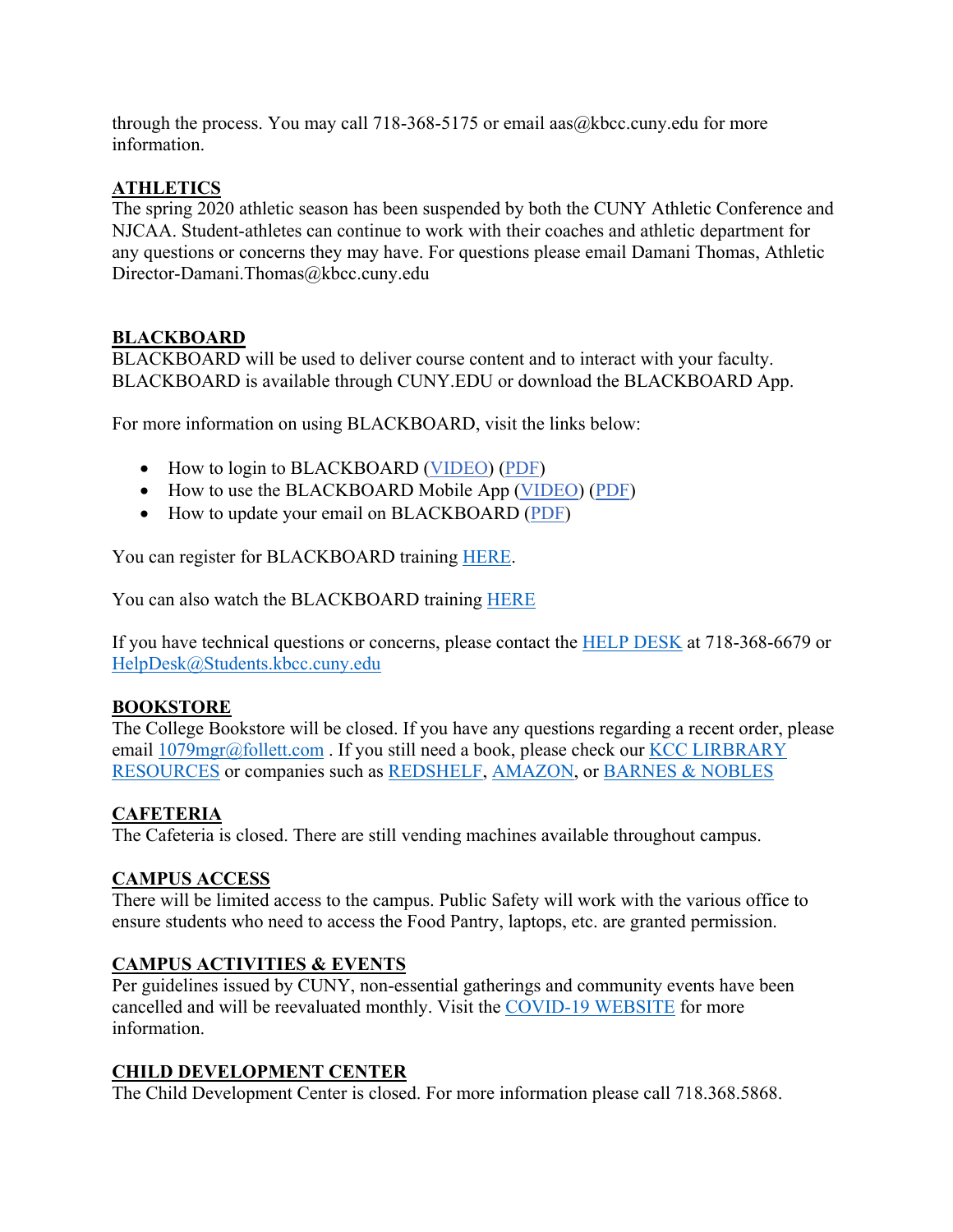# **COLLEGE DISCOVERY PROGRAM**

COLLEGE DISCOVERY The College Discovery (CD) Program will work remotely. During this time the CD academic advisement, tutoring and recruitment services will communicate with students online, through telephone, and different virtual platforms (Zoom, blackboard, etc). Students will have the opportunity to schedule appointments via remind.com or use their KBCC email to reach CD counselors, tutors and staff. CD staff will send daily reminders to students offering its services and support. CD will check phone messages daily to answer students' questions. CD will outreach to potential Fall 2020 students and will hold 24+ virtual information sessions from April to August. College Discovery will continue to meet with their students via remote access. For more information, please call 718.368.5520 or email us at: College.discovery@kbcc.cuny.edu

# **COMPUTER & INTERNET ACCESS**

There will be limited access to the college. If you need a laptop or tablet device, please request one via your [INSIDE KCC Student Laptop RSVP](https://inside.kingsborough.edu/eserve/Laptoprsvp/)

Access to BLACKBOARD is also available through the BLACKBOARD Mobile App, for more information on about the BLACKBOARD APP visit the following link:

• How to use the BLACKBOARD Mobile App [\(VIDEO\)](https://beta.mailbutler.io/tracking/hit/2e66ec91-db0e-4861-b0a6-69339e1b668f/f65d5e65-2923-495b-9c5d-2c431b92e0e7) [\(PDF\)](https://beta.mailbutler.io/tracking/hit/2e66ec91-db0e-4861-b0a6-69339e1b668f/8a575a65-50a9-4801-ac89-4fc69587884f)

# **COUNSELING CENTER**

Counselors in the Counseling Center, Student Wellness Center, and Women's Center will be available to speak with you remotely weekdays between the hours of 9am-5pm.

To reach a counselor in the Counseling Center, call 718-368-5975 To reach a counselor in the Women's Center, call 718-368-4700 To reach a counselor in the Student Wellness Center, call 718-368-5300

Or email [Counselingandhealth.services@kbcc.cuny.edu](mailto:Counselingandhealth.services@kbcc.cuny.edu)

# **Emergency or Crisis**

For immediate individual mental health assistance please call Confidential 24/7 Mental Health Helplines:

#### **Other resources (confidential 24/7mental health hotline)**

- NYC Well 1-888-NYC-WELL or Text WELL to 65173
- National Suicide Prevention Lifeline (Suicide Prevention) 1-800-273- 8255
- Trevor Lifeline (LGBTQIA suicide prevention) 1-866-488-7386 or Text START to 678678
- LifeNet Crisis Hotline 1-800-543-3638
- Safe Horizon (domestic violence resource) 1-800-621-4673
- National Domestic Violence hotline 1-800-799-7233

# **COURSES**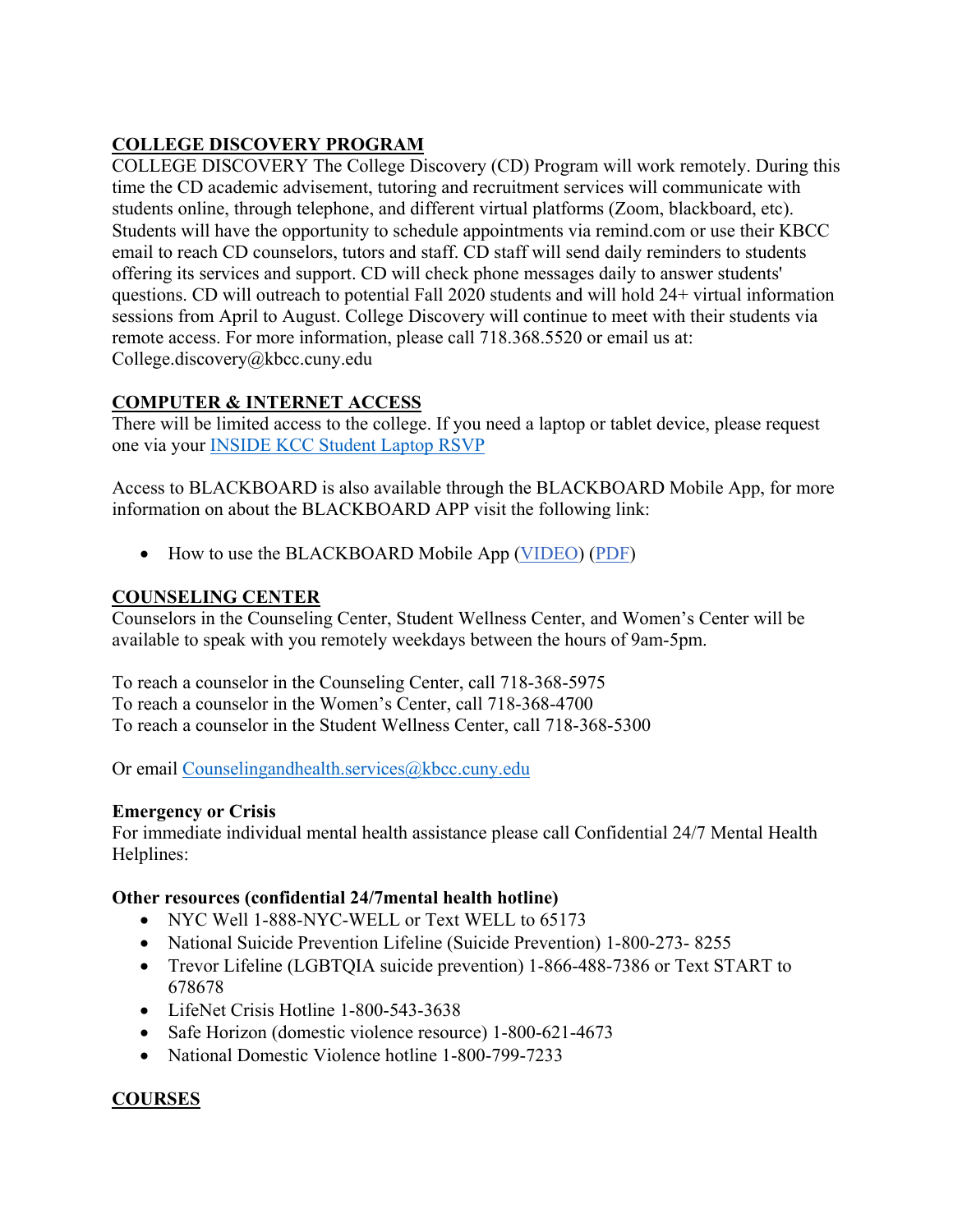The **Summer 2020** module will be in distance-learning mode, and will remain so through the end of the summer module. Students should check their email and visit the [KCC COVID-19](https://www.kbcc.cuny.edu/coronavirus/online.html)  [WEBSITE](https://www.kbcc.cuny.edu/coronavirus/online.html) for further details and to remain informed.

Continue to email and outreach to your faculty for course specific information, deadlines, and meeting times. Review your course syllabus for specific contact information.

# **COURSE WITHDRAWAL**

Please review the Academic Calendar [HERE.](https://www.kbcc.cuny.edu/registrar/documents/2020/Spring2020-BAcademicCalendar.pdf) The LAST DAY to withdraw online to receive grade of "W" is August  $1<sup>st</sup>$ .

# **CUNY EDGE**

CUNY EDGE will continue to meet with their students remotely. Please contact your advisor to make an appoint, for more information call 718.368.4660 or [Gerald.maitre@kbcc.cuny.edu](mailto:Gerald.maitre@kbcc.cuny.edu)

# **CUNYfirst**

For more information on using CUNYfirst, visit the links below:

- How to activate your CUNYfirst account [\(PDF\)](https://beta.mailbutler.io/tracking/hit/2e66ec91-db0e-4861-b0a6-69339e1b668f/38206c1d-f1ac-48a2-96e2-c61c5b5aa791)
- How to reset your CUNYfirst password [\(PDF\)](https://beta.mailbutler.io/tracking/hit/2e66ec91-db0e-4861-b0a6-69339e1b668f/a01d7c62-2969-450a-b44a-00ec085a84fc)

# **EMAIL**

To claim your KCC email account, visit [HERE](https://www.kbcc.cuny.edu/coronavirus/online.html#email)

# **FINANCIAL AID**

For those receiving financial aid, *distance learning vs. on-campus learning does not have an effect on how much financial aid you will be receiving*. The Financial Aid Office is now set up to assist you remotely. It is important that you attend and continue participating in your courses so that your financial aid does not get impacted. If you are thinking of withdrawing from a course, please do the following:

- Speak to your academic advisor. Your academic advisor will determine if you financial aid will be affected.
- Contact financial aid representative

Below are ways to contact the Office of Financial Aid:

- Financial Aid Inquiry [Click Here](http://bit.ly/KCCFAInquiry) Your inquiries will be responded within one business day
- Email  $final@kbcc.cuny.edu$

If you need to submit documents, click on the links below:

2019-2020 paperwork – [Click Here](http://bit.ly/FAUPLOAD) 2020-2021 paperwork – [Click Here](http://bit.ly/faupload2020)

# **FOOD PANTRY**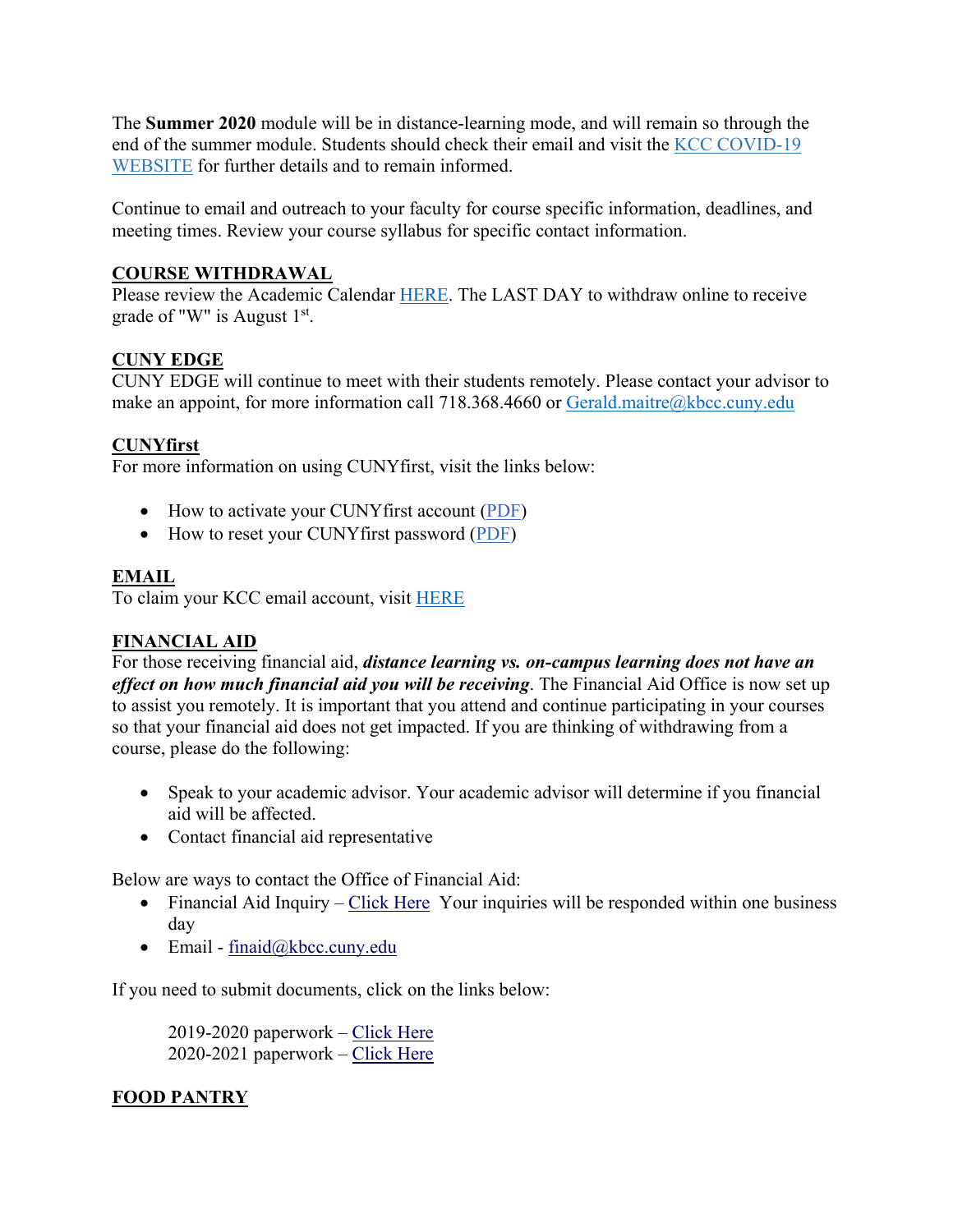Grab and go bags are available via Public Safety at the Front Gate. For an questions please email [student.affairs@kbcc.cuny.edu](mailto:student.affairs@kbcc.cuny.edu) or call 718-368-6713

#### **HEALTH CENTER**

The Health Center will be closed. To submit paperwork, including MMR, call 718.368.5684 or email [Dorothy.gale@kbcc.cuny.edu](mailto:Dorothy.gale@kbcc.cuny.edu)

# **INTERNATIONAL STUDENTS**

International students will be able to take online courses and retain their visa status. The Department of Homeland Security has authorized international students to take a full load of online instruction in response to the coronavirus outbreak. Please contact the International Students Office for more information at 718.368.6800 or [isa@kbcc.cuny.edu](mailto:isa@kbcc.cuny.edu).

# **INSIDE KCC**

For more information on INSIDE KCC, visit the link below:

• How to reset your INSIDE KCC account [\(PDF\)](https://beta.mailbutler.io/tracking/hit/2e66ec91-db0e-4861-b0a6-69339e1b668f/ce9d9007-c0cb-46c0-a3db-45c5ce389f24)

# **LAPTOPS**

Laptops are available on a first come first serve basis. Log into your [INSIDE KCC Student](https://inside.kingsborough.edu/eserve/Laptoprsvp/)  [Laptop RSVP](https://inside.kingsborough.edu/eserve/Laptoprsvp/)

It is important to note that BLACKBOARD can be accessed via the BLACKBOARD mobile app [\(VIDEO\)](https://beta.mailbutler.io/tracking/hit/2e66ec91-db0e-4861-b0a6-69339e1b668f/f65d5e65-2923-495b-9c5d-2c431b92e0e7) [\(PDF\)](https://beta.mailbutler.io/tracking/hit/2e66ec91-db0e-4861-b0a6-69339e1b668f/8a575a65-50a9-4801-ac89-4fc69587884f).

# **LIBRARY**

The library will be CLOSED but has numerous online resources. For more information visit their website [HERE](https://www.kbcc.cuny.edu/kcclibrary/Homepage.html) or call 718.368.5632, email [reference.desk@kbcc.cuny.edu](mailto:reference.desk@kbcc.cuny.edu), or via Twitter at @KBCCLibrary

#### **MEN'S RESOURCE CENTER**

The Men's Resource Center will continue to meet with students via remote access. For more information, please call 718.368.5864.

The Men's Resource Center meets weekly every Wednesdays at 1:00 p.m. via Zoom. These sessions will be a mix of our ongoing workshops such as:

- The Black Experience (facilitated by Mr. Levy Moore)
- Back to Basics (facilitated by Mr. Kaigwon King)
- Woosah Wednesdays (facilitated by Mr. Eddy Roland)
- Be the Leader (facilitated by Dr. Michael Rodriguez)

It is a time to reconnect, hang out, and simply vibe with others students and staff. During the Summer Session the Men's Resource Center host its annual MRC Summer Institute. This event is two weeks of daily dynamic, engaging and impactful workshops designed to help participants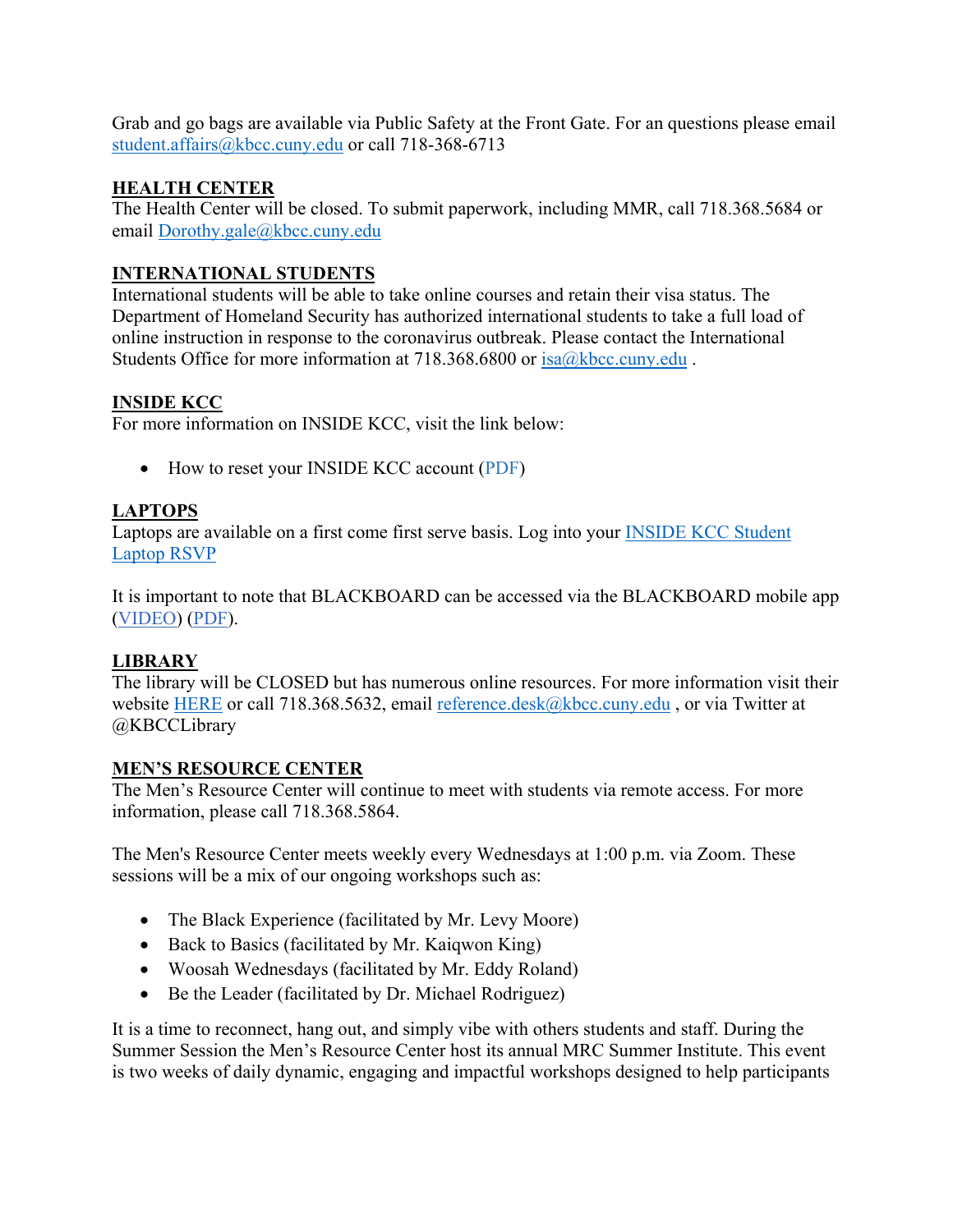discover their authentic selves and enhance critical thinking. If you are interested in attending email Dr. Michael Rodriguez for details.

# **MILITARY AND VETERAN AFFAIRS**

MAVA will continue to support Active Military, Reservists, Veterans and their Dependents, Spouses and Survivors via email, telephone, and WebEx workshops. For general questions, email [VASO@kbcc.cuny.edu](mailto:VASO@kbcc.cuny.edu) or call 718-368-5472. Documents for VA education benefits certification can be emailed to us at [Tara.Yarczower@kbcc.cuny.edu.](mailto:Tara.Yarczower@kbcc.cuny.edu) Academic Advisors can be reached at [Nicole.Pagano@kbcc.cuny.edu](mailto:Nicole.Pagano@kbcc.cuny.edu) or [Tinesi.Philogene@kbcc.cuny.edu](mailto:Tinesi.Philogene@kbcc.cuny.edu)

# **NEW AMERICAN CENTER**

NAC will continue to service students through email and phone. NAC will continue to process student's paperwork and work with students remotely. Please contact the office for any questions you may have. Student can email: [erick.myssura@kbcc.cuny.edu,](mailto:erick.myssura@kbcc.cuny.edu) [nyozi.fraser@kbcc.cuny.edu](mailto:nyozi.fraser@kbcc.cuny.edu) or [juliana.edwards@kbcc.cuny.edu](mailto:juliana.edwards@kbcc.cuny.edu)

# **PARKING PERMITS**

You can apply either for a refund or a credit towards the fall semester. If you wish to apply for a refund, you will need to bring your Parking Permit to the Bursar's Office, A205.

If you wish to have this credited to the for Fall 2020 semester, please provide your FULL NAME, EMPLID ID, and KCC email address to [student.affairs@kbcc.cuny.edu](mailto:student.affairs@kbcc.cuny.edu).

#### **SHUTTLE BUS**

The Shuttle Bus service from Brighton Beach, Coney Island, and Sunset Park has been suspended.

# **SINGLE STOP (ACCESS RESOURCE CENTER)**

Whether in the office or remote, Single Stop is committed to their students and campus community. All services remain to be fully functional to ensure we are supporting every student through distance learning. You can fill out an intake through our website to see what benefits you may be entitled to. Benefit screenings, financial support, legal assistance and tax referrals are all offered. Allow Single Stop to service you outside of your academics! COMPLETE A SINGLE STOP INTAKE FORM HERE

#### **STUDENT EMERGENCY GRANT FUNDS**

Are you experiencing a Financial Emergency?

**The Carroll and Milton Petrie Foundation Student Emergency Grant Fund** provides financial assistance to KCC students *who are currently enrolled, are in good academic standing and are facing short-term, non-recurring financial emergencies*.

To find out more about eligibility, please visit our [SCHOLARSHIP PAGE](http://www.kbcc.cuny.edu/admission/EmergencyFund.html) to access the application. Application and documentation must be sent to scholarships.kcc $@k$ bcc.cuny.edu